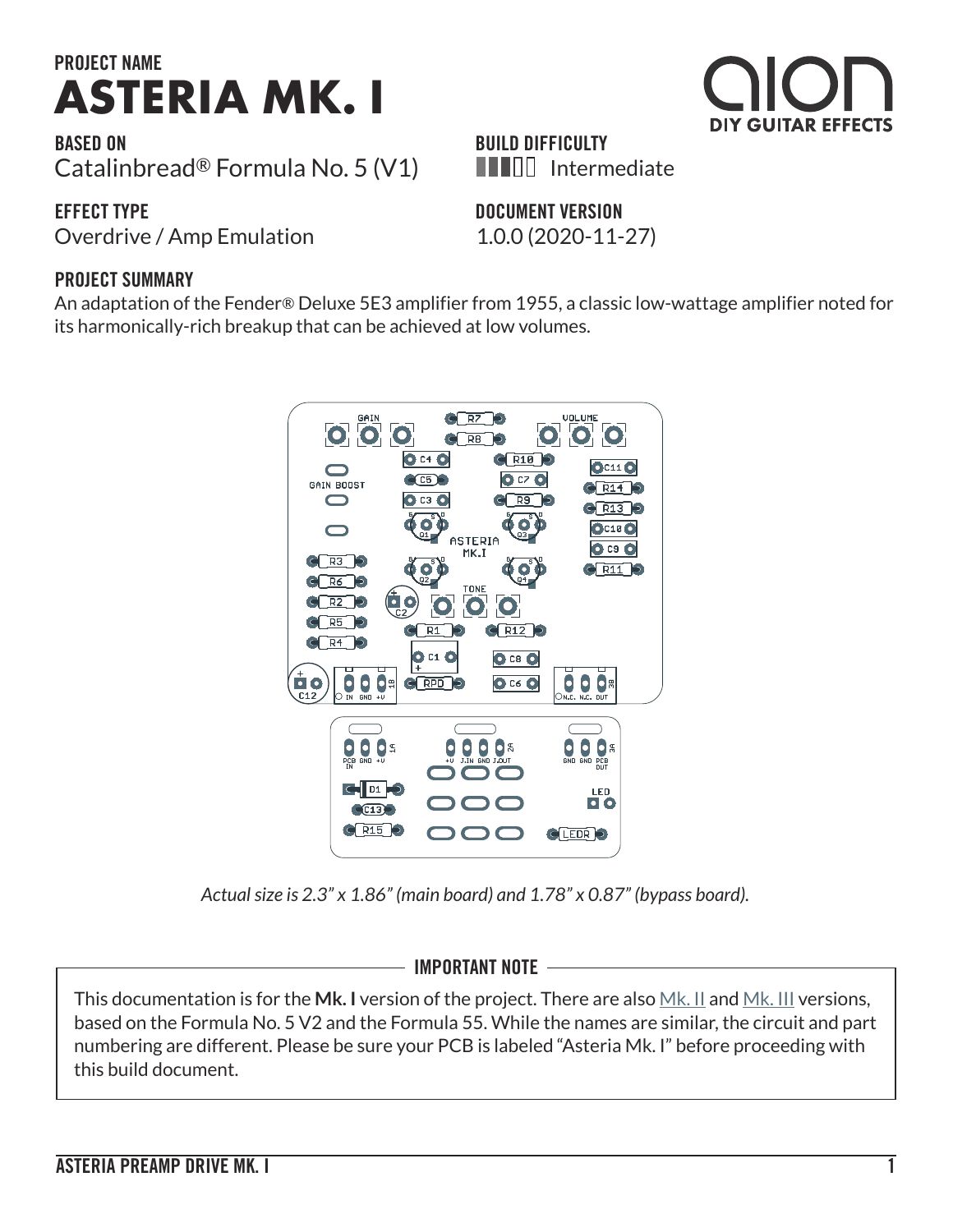# TABLE OF CONTENTS

- **1** Project Overview **7** Drill Template
- **2** Introduction & Usage **8** Enclosure Layout
- - **5** Build Notes **10** Licensing
	-

# INTRODUCTION

- 
- 
- **3-4** Parts List **9** Wiring Diagram
	-
	- **6** Schematic **10** Document Revisions

The Asteria Preamp Drive Mk. I is an adaptation of the first version of the Catalinbread Formula No. 5, based on the Fender 5E3 Tweed Deluxe amplifiers from the 1950s. It was originally released in 2010.

The Formula No. 5 replicates the quirks of the original Deluxe amp, including a tone control whose effect diminishes as the gain is turned up, with almost no change across the sweep at maximum drive. The Aion FX version adds a toggle switch to increase the gain of the first stage.

Like several other Catalinbread pedals, this circuit blurs the line between a preamp and an overdrive. Like a true preamplifier, it's very reactive to what comes before it, so it's best placed after other drive pedals but before modulation. However, it also generates more than enough drive on its own and can be used as a standalone overdrive pedal just like any other.

The Formula No. 5 was updated in 2011. The second version is very similar, but still different enough that we decided to release it as a separate project called the [Asteria Mk. II.](https://aionfx.com/project/asteria-preamp-drive-mk-ii/) The Formula 55 was the third update, releasing in 2017, this time a near-complete redesign. The Formula 55 is also available from Aion FX as the [Asteria Mk. III.](https://aionfx.com/project/asteria-preamp-drive-mk-iii/)

The original Formula No. 5 used 2N5457 JFETs, which are no longer available in through-hole format. Extra pads have been provided if you want to use surface-mount JFETs (part number MMBF5457), which are still in production and perform identically to those used in Catalinbread pedals. Aion FX also offers [pre-soldered MMBF5457s on adapter boards](https://aionfx.com/project/2n5457-jfet/) if you find surface-mount parts intimidating. See build notes for more details.

The Asteria Mk. I is compatible with the [18V Voltage Doubler / Bypass module](https://aionfx.com/project/18v-voltage-doubler-bypass-module/) if you want to run the circuit at 18V without an external adapter. The higher voltage provides increased volume and clarity.

# USAGE

The Asteria Mk. I has the following controls:

- **Gain** controls the amount of gain in the first amplifier stage.
- **Tone** is a treble-cut control. Its function changes with the gain control position, and has no effect with the gain all the way up.
- **Volume** is the overall output level.
- **Gain Boost** is a toggle switch that increases the gain in the first amplifier stage.

#### **ASTERIA PREAMP DRIVE MK. I 2**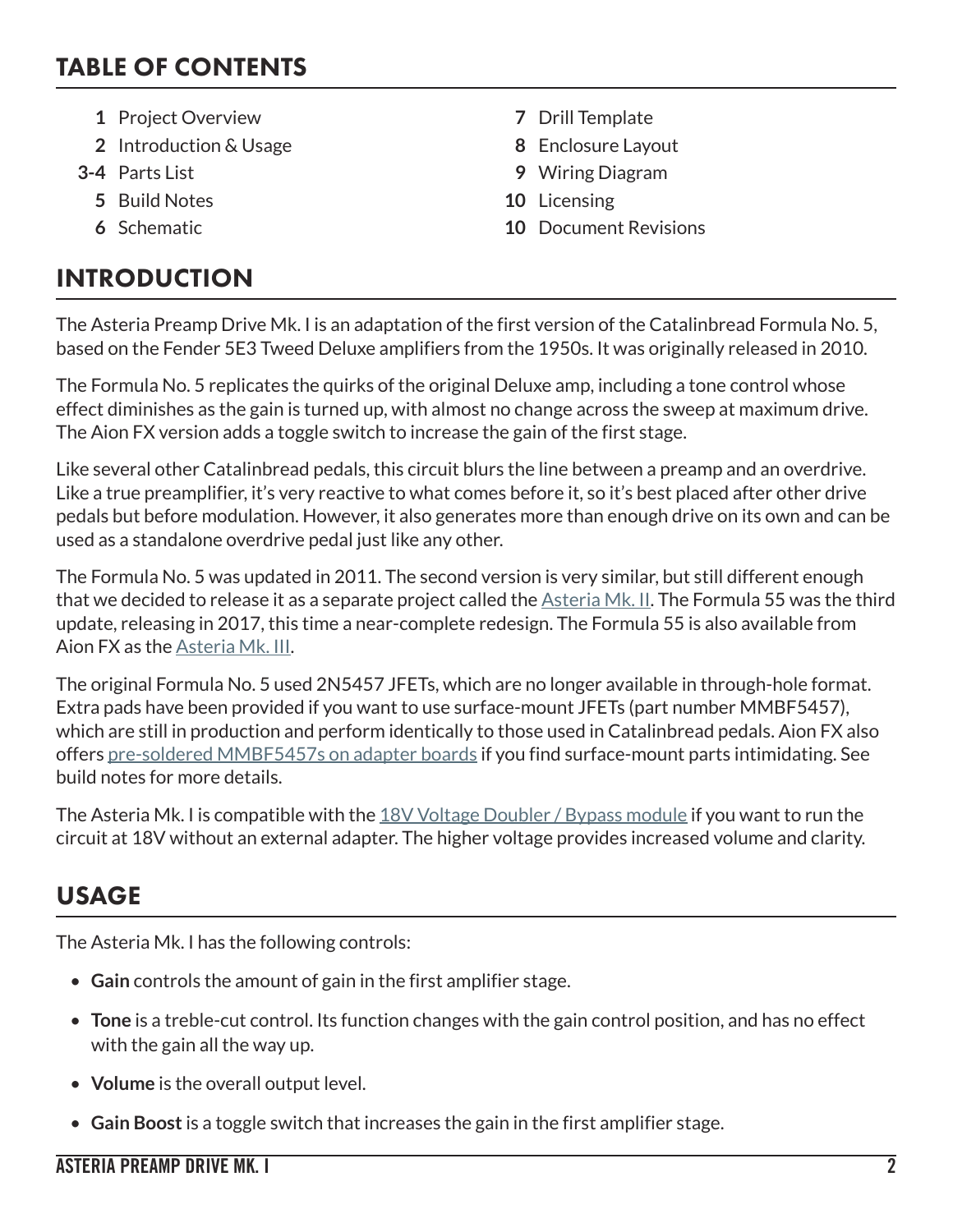# PARTS LIST

This parts list is also available in a spreadsheet format which can be imported directly into Mouser for easy parts ordering. Mouser doesn't carry all the parts (most notably potentiometers) so the second tab lists all the non-Mouser parts as well as sources for each.

[View parts list spreadsheet](https://docs.google.com/spreadsheets/d/1HuqD2DJWMiSbUQ2CpepxWlEP420w8Ie2CZebjGkW1hY/edit?usp=sharing) →

| <b>PART</b>     | <b>VALUE</b>     | <b>TYPE</b>                   | <b>NOTES</b>                                                          |
|-----------------|------------------|-------------------------------|-----------------------------------------------------------------------|
| R <sub>1</sub>  | 62k              | Metal film resistor, 1/4W     |                                                                       |
| R2              | 2M2              | Metal film resistor, 1/4W     |                                                                       |
| R <sub>3</sub>  | 1M               | Metal film resistor, 1/4W     |                                                                       |
| R4              | 1M               | Metal film resistor, 1/4W     |                                                                       |
| R <sub>5</sub>  | 1M               | Metal film resistor, 1/4W     |                                                                       |
| R <sub>6</sub>  | 1M               | Metal film resistor, 1/4W     |                                                                       |
| R7              | 10k              | Metal film resistor, 1/4W     |                                                                       |
| R <sub>8</sub>  | 10k              | Metal film resistor, 1/4W     |                                                                       |
| R <sub>9</sub>  | 47k              | Metal film resistor, 1/4W     |                                                                       |
| R <sub>10</sub> | 1M               | Metal film resistor, 1/4W     |                                                                       |
| R11             | 1M               | Metal film resistor, 1/4W     |                                                                       |
| R <sub>12</sub> | 1M               | Metal film resistor, 1/4W     |                                                                       |
| R <sub>13</sub> | 10k              | Metal film resistor, 1/4W     |                                                                       |
| R <sub>14</sub> | 47k              | Metal film resistor, 1/4W     |                                                                       |
| R <sub>15</sub> | 100R             | Metal film resistor, 1/4W     |                                                                       |
| <b>RPD</b>      | 1M               | Metal film resistor, 1/4W     |                                                                       |
| <b>LEDR</b>     | 4k7              | Metal film resistor, 1/4W     | LED current-limiting resistor. Adjust value to change LED brightness. |
| C1              | 2.2uF            | Film capacitor, 7.2 x 5mm     | Can also substitute electrolytic (polarity marked on PCB)             |
| C <sub>2</sub>  | 4.7uF            | Electrolytic capacitor, 4mm   |                                                                       |
| C3              | 1n               | Film capacitor, 7.2 x 2.5mm   |                                                                       |
| C4              | 100 <sub>n</sub> | Film capacitor, 7.2 x 2.5mm   |                                                                       |
| C <sub>5</sub>  | 470pF            | MLCC capacitor, NP0/C0G       |                                                                       |
| C6              | 4n7              | Film capacitor, 7.2 x 2.5mm   |                                                                       |
| C7              | 100 <sub>n</sub> | Film capacitor, 7.2 x 2.5mm   |                                                                       |
| C <sub>8</sub>  | 100 <sub>n</sub> | Film capacitor, 7.2 x 2.5mm   |                                                                       |
| C <sub>9</sub>  | 47 <sub>n</sub>  | Film capacitor, 7.2 x 2.5mm   |                                                                       |
| C10             | 1n               | Film capacitor, 7.2 x 2.5mm   |                                                                       |
| C11             | 1n               | Film capacitor, 7.2 x 2.5mm   |                                                                       |
| C12             | 100uF            | Electrolytic capacitor, 6.3mm | Power supply filter capacitor.                                        |
| C13             | 100 <sub>n</sub> | MLCC capacitor, X7R           | Power supply filter capacitor.                                        |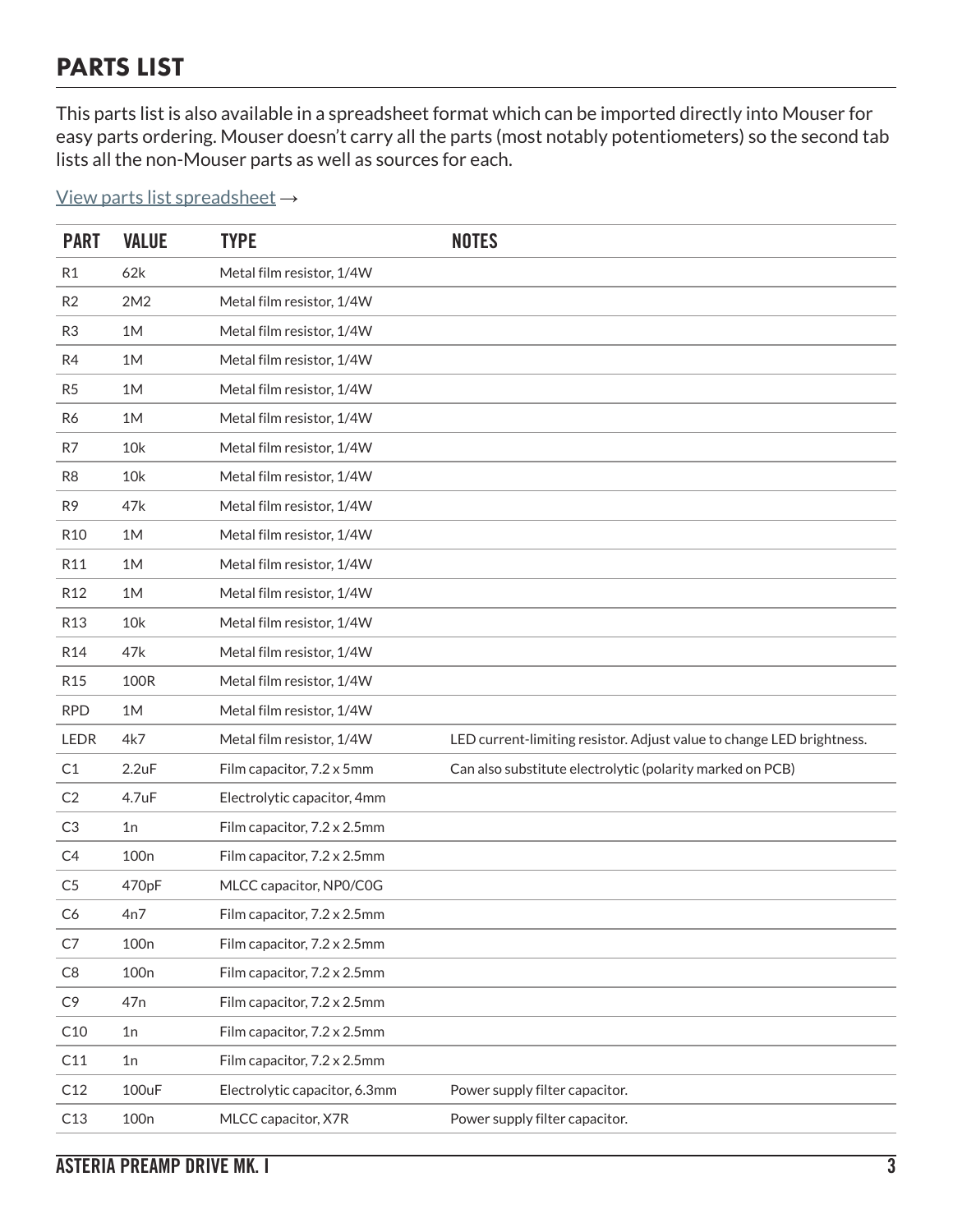# PARTS LIST, CONT.

| <b>PART</b>    | <b>VALUE</b>      | <b>TYPE</b>                    | <b>NOTES</b>                                    |
|----------------|-------------------|--------------------------------|-------------------------------------------------|
| D <sub>1</sub> | 1N5817            | Schottky diode, DO-41          |                                                 |
| Q1             | <b>MMBF5457</b>   | JFET, N-channel, SOT-23        | Substitute for 2N5457 (TO-92). See build notes. |
| Q2             | <b>MMBF5457</b>   | JFET, N-channel, SOT-23        | Substitute for 2N5457 (TO-92). See build notes. |
| Q <sub>3</sub> | <b>MMBF5457</b>   | JFET, N-channel, SOT-23        | Substitute for 2N5457 (TO-92). See build notes. |
| Q4             | <b>MMBF5457</b>   | JFET, N-channel, SOT-23        | Substitute for 2N5457 (TO-92). See build notes. |
| <b>GAIN</b>    | 1MA               | 16mm right-angle PCB mount pot |                                                 |
| <b>TONE</b>    | 1MB               | 16mm right-angle PCB mount pot |                                                 |
| VOL.           | 500kA             | 16mm right-angle PCB mount pot |                                                 |
| <b>GAIN</b>    | SPDT on-on        | Toggle switch, SPDT on-on      |                                                 |
| IN             | $1/4$ " stereo    | 1/4" phone jack, closed frame  | Switchcraft 112BX or equivalent.                |
| <b>OUT</b>     | $1/4$ " mono      | 1/4" phone jack, closed frame  | Switchcraft 111X or equivalent.                 |
| DC             | 2.1 <sub>mm</sub> | DC jack, 2.1mm panel mount     | Mouser 163-4302-E or equivalent.                |
| <b>FSW</b>     | 3PDT              | Stomp switch, 3PDT             |                                                 |
| <b>ENC</b>     | 125B              | Enclosure, die-cast aluminum   | Can also use a Hammond 1590N1.                  |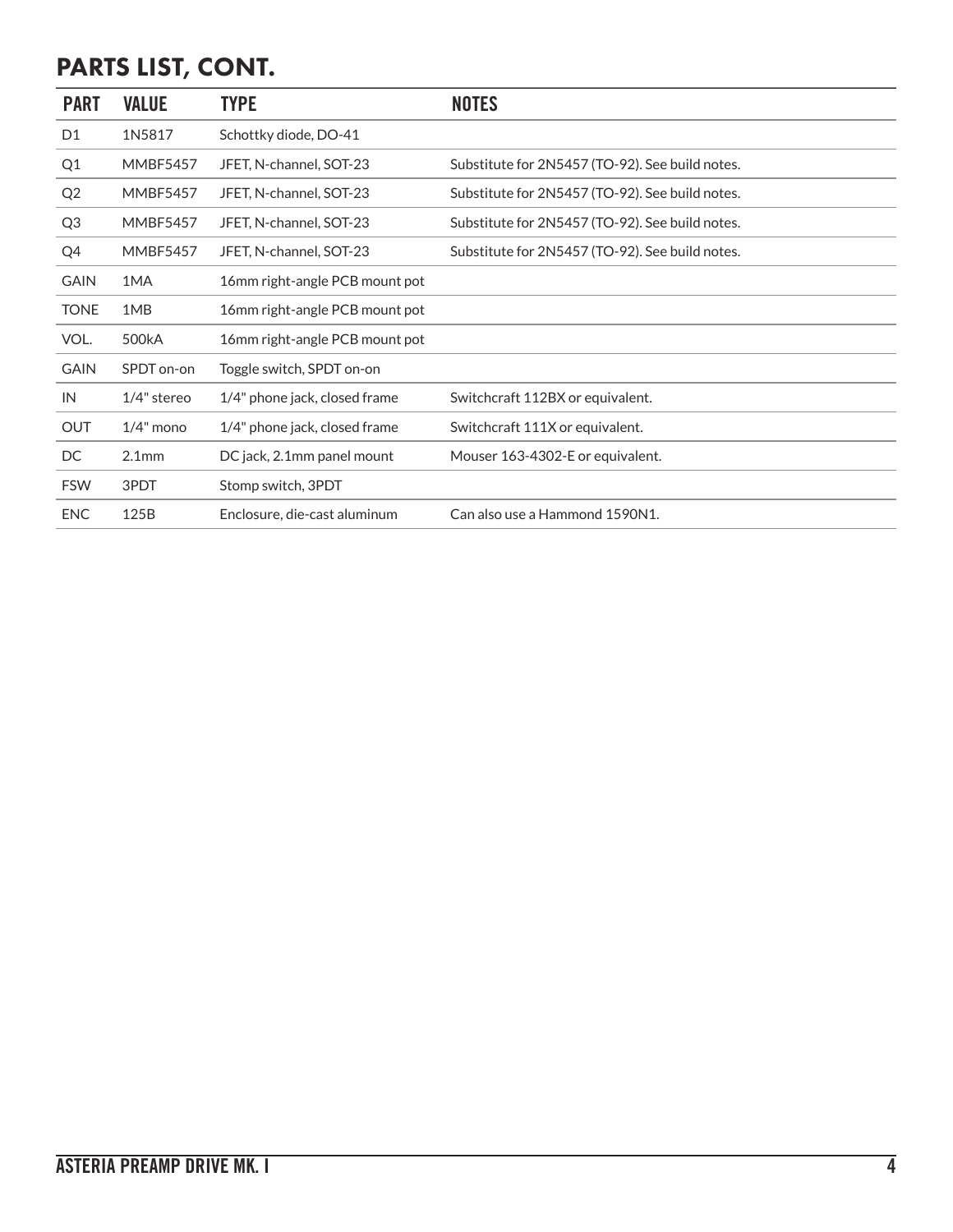# **Using SMD JFETs**

The 2N5457 JFET is no longer available in through-hole format. This PCB uses a hybrid through-hole/ SMD outline for each JFET. An extra "G" (gate) pad is included to accommodate surface-mount devices without the need for adapters.

SMD JFETs should be oriented as follows:



All surface-mount JFETs use the same pinout, so this configuration will fit any type that we're aware of. However, always check the datasheet if you're uncertain—they're difficult to desolder if you make a mistake.

### **Using through-hole adapters**

If you're not confident in your ability to work with surface-mount parts, Aion FX offers [2N5457](https://aionfx.com/project/2n5457-jfet/)  [\(MMBF5457\) JFETs](https://aionfx.com/project/2n5457-jfet/) that come pre-soldered to adapters for use in through-hole designs. These are from the same manufacturer as the ones used in the original Catalinbread pedals and will perform identically.

### **Using old-stock JFETs**

JFETs are an odd category of component because their manufacturing process is highly inconsistent. The datasheet for a given part number will usually show an enormous range for crucial specifications such as  $V_{GS(off)}$  and  $I_{DSS}$ .

However, in practice, parts from the same manufacturer are usually much tighter in specification. So while the 2N5457 has a V<sub>GS(off)</sub> range of -0.5V to -6.0V, devices from ON Semiconductor (Fairchild) will usually be between -1V and -2V. This is the brand of JFETs used by Catalinbread in this pedal.

This means that the part number itself is not usually enough to go by if you're trying to replicate a circuit that uses JFETs in certain types of applications, notably when they're used for overdrive.

So while the 2N5457 is sometimes available from manufacturers such as Central Semiconductor or InterFET, the ones we've tested have been very far outside the ON Semi range and will perform very differently in this circuit. Therefore, **it is not recommended to use 5457 JFETs from any manufacturer except ON Semiconductor**—although it makes no difference whether it's an old-stock through-hole type or the current-production MMBF5457 SMD type.

Conversely, if you find a different type of JFET that measures in the -1V to -2V range for  $V_{GS(off)}$ , it should work just as well as the 2N5457.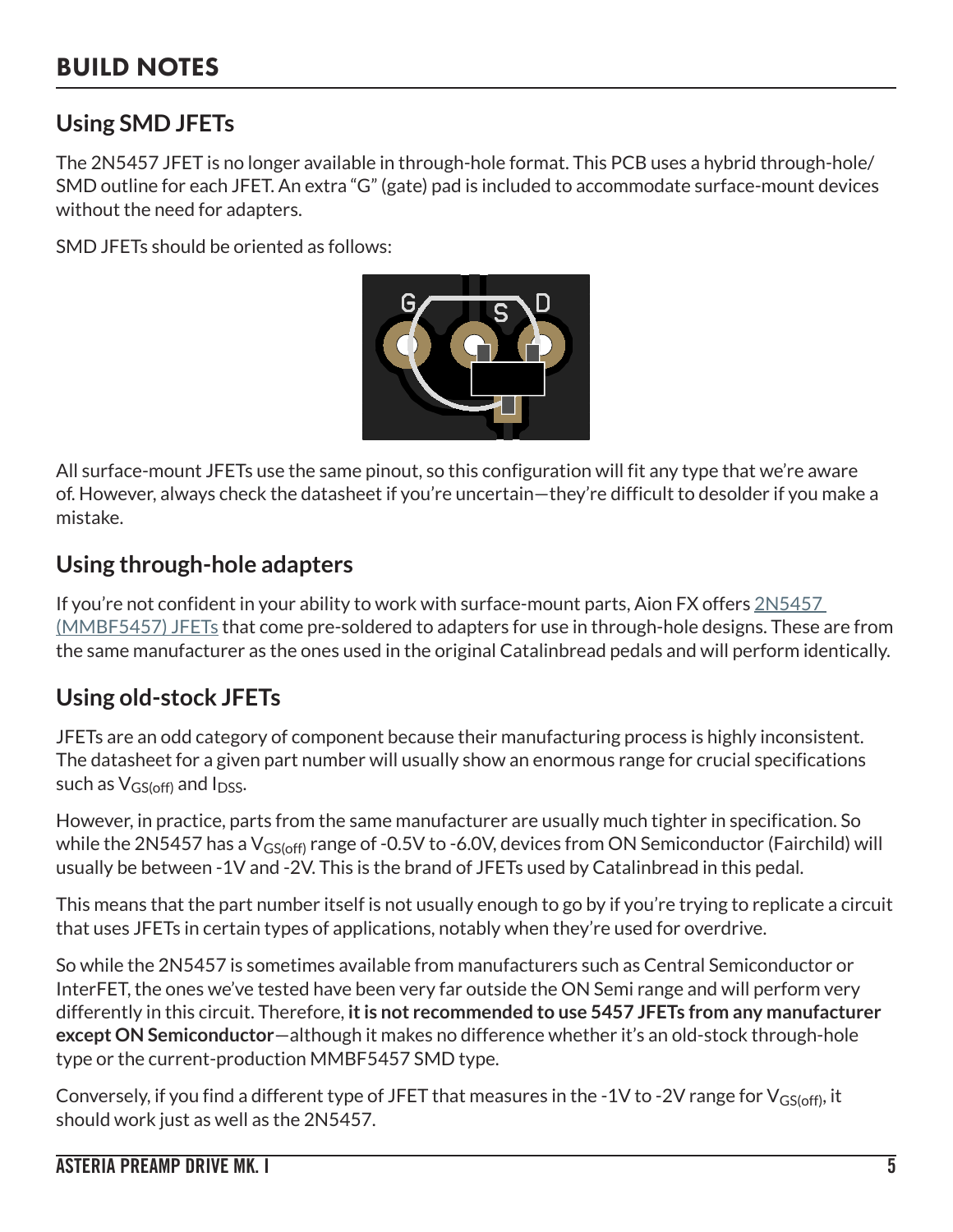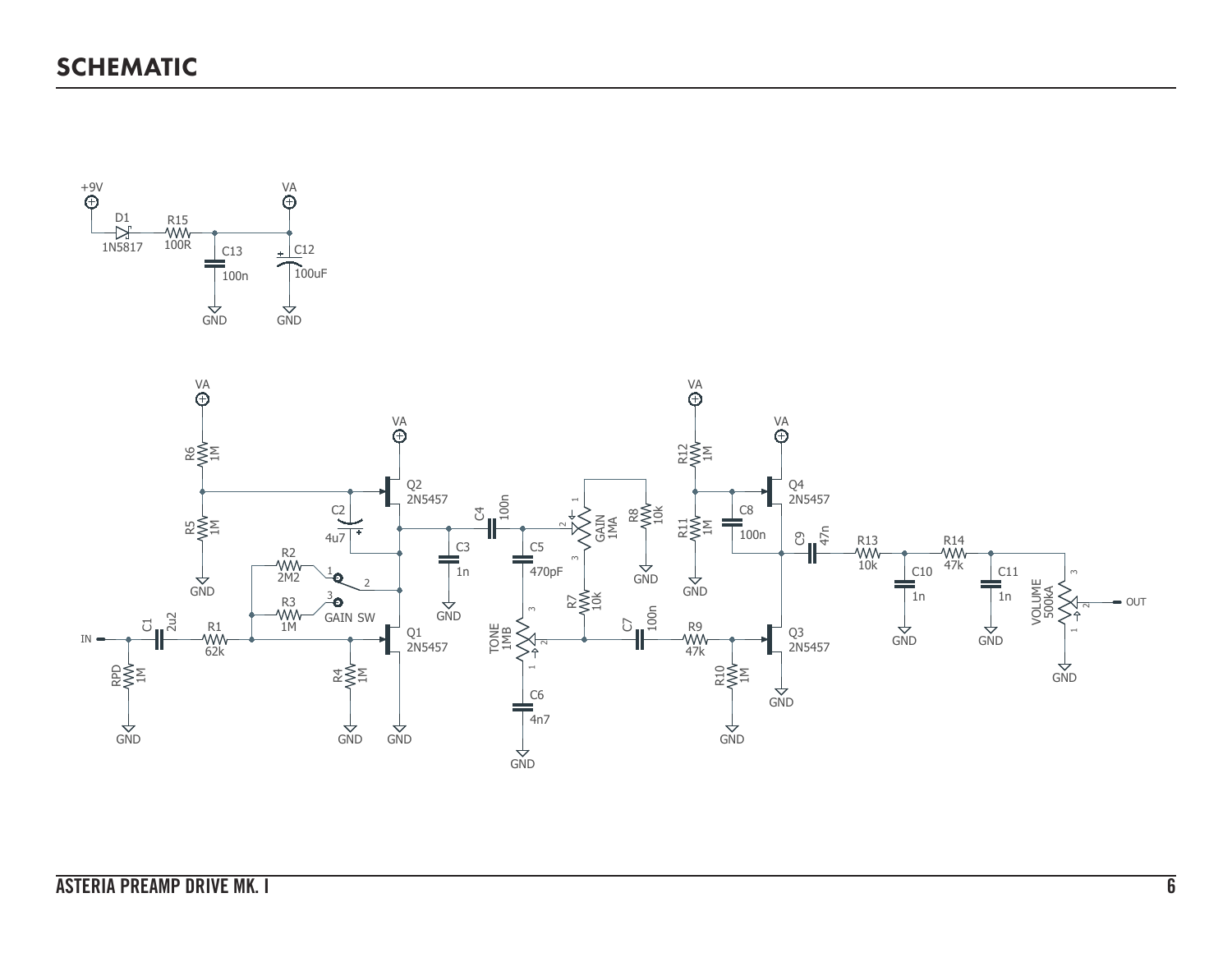# DRILL TEMPLATE

Cut out this drill template, fold the edges and tape it to the enclosure. Before drilling, it's recommended to first use a center punch for each of the holes to help guide the drill bit.

Ensure that this template is printed at 100% or "Actual Size". You can double-check this by measuring the scale on the printed page.

**Top jack layout** assumes the use of closed-frame jacks like the [Switchcraft 111X](https://aionfx.com/link/switchcraft-111/). If you'd rather use open-frame jacks, please refer to the [Open-Frame Jack Drill Template](https://aionfx.com/link/open-frame-drill-template/) for the top side.

**LED hole drill size** assumes the use of a [5mm LED bezel,](https://aionfx.com/link/chrome-bezel-for-5mm-led/) available from several parts suppliers. Adjust size accordingly if using something different, such as a 3mm bezel, a plastic bezel, or just a plain LED.

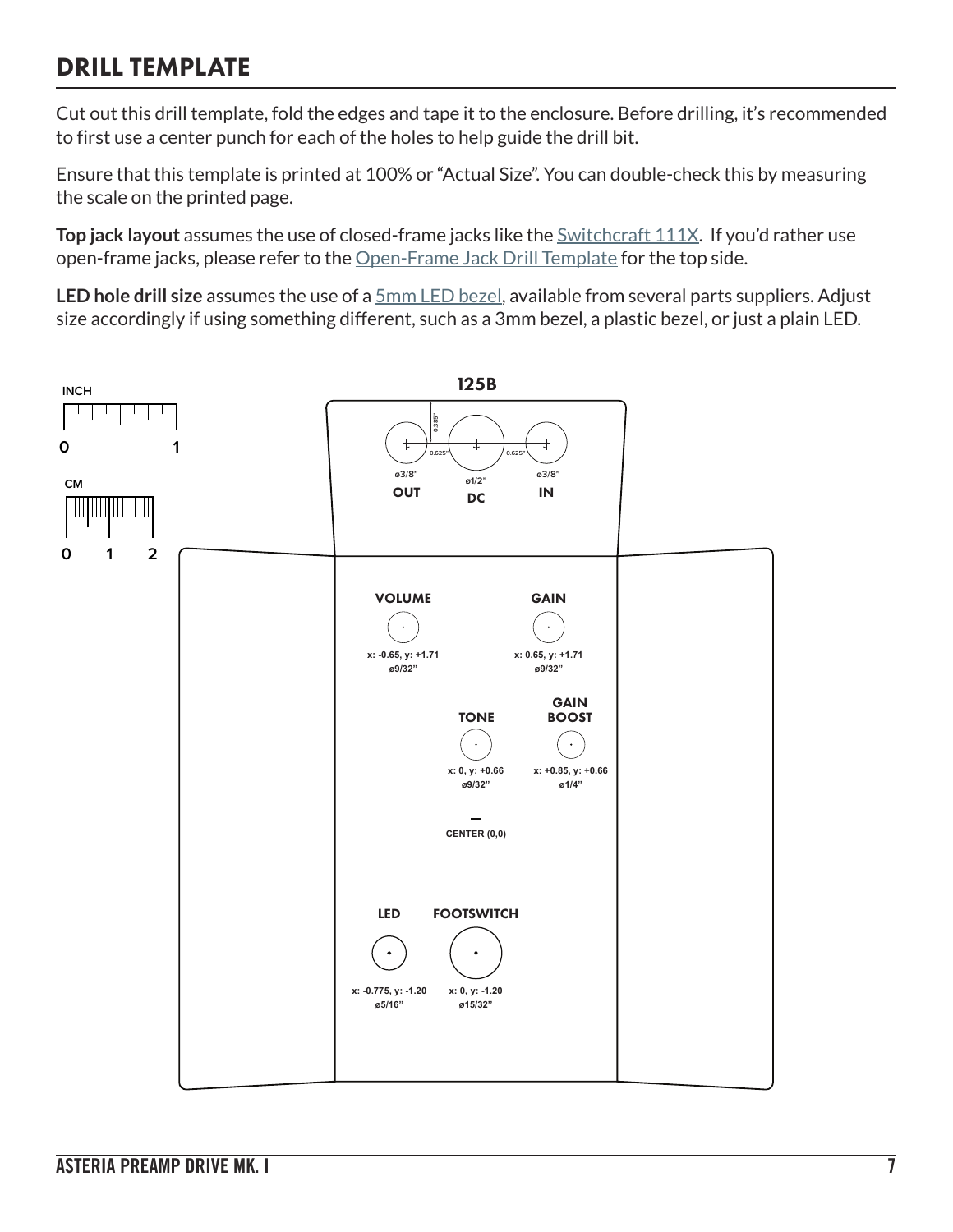# ENCLOSURE LAYOUT

Enclosure is shown without jacks. See next page for jack layout and wiring.

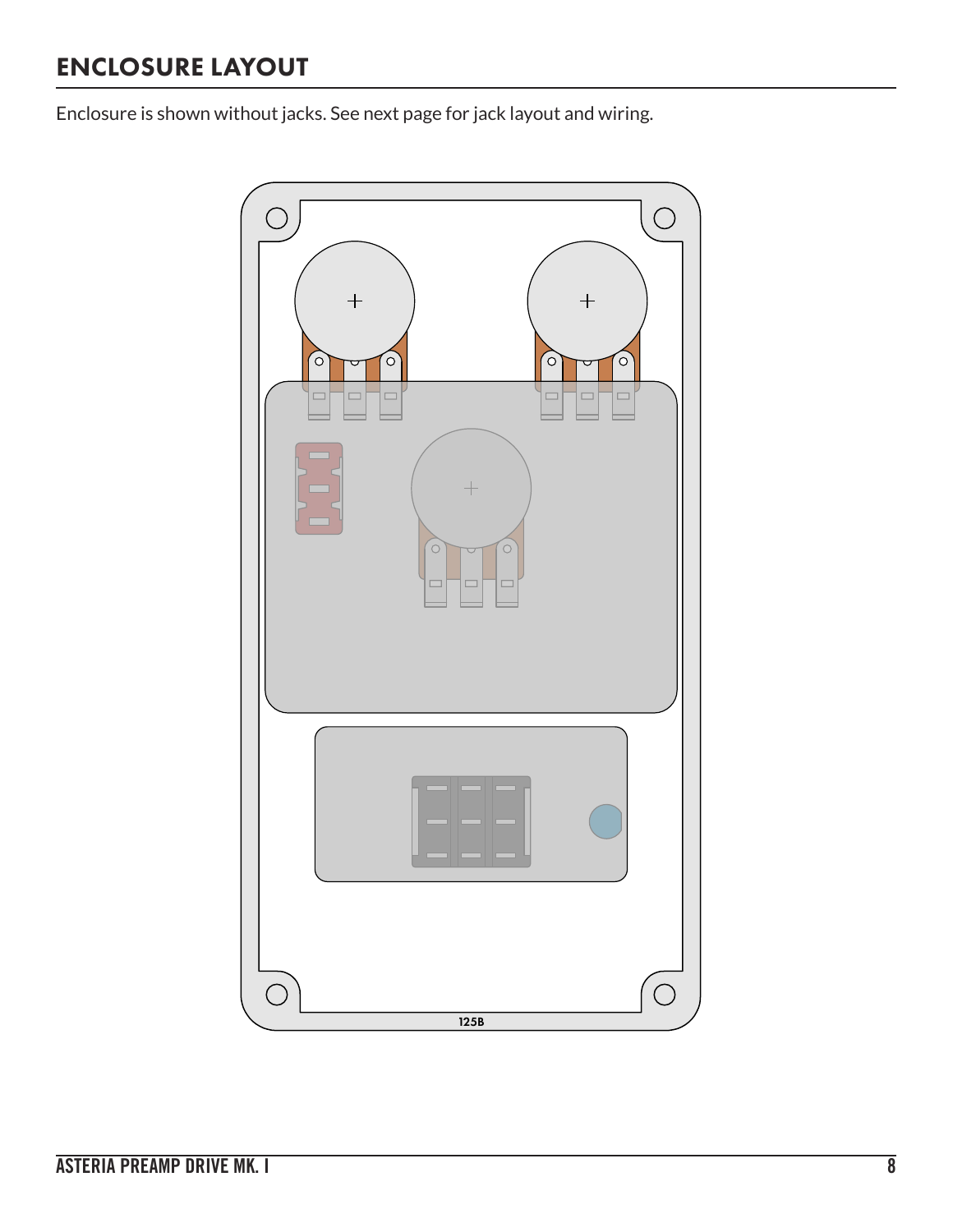